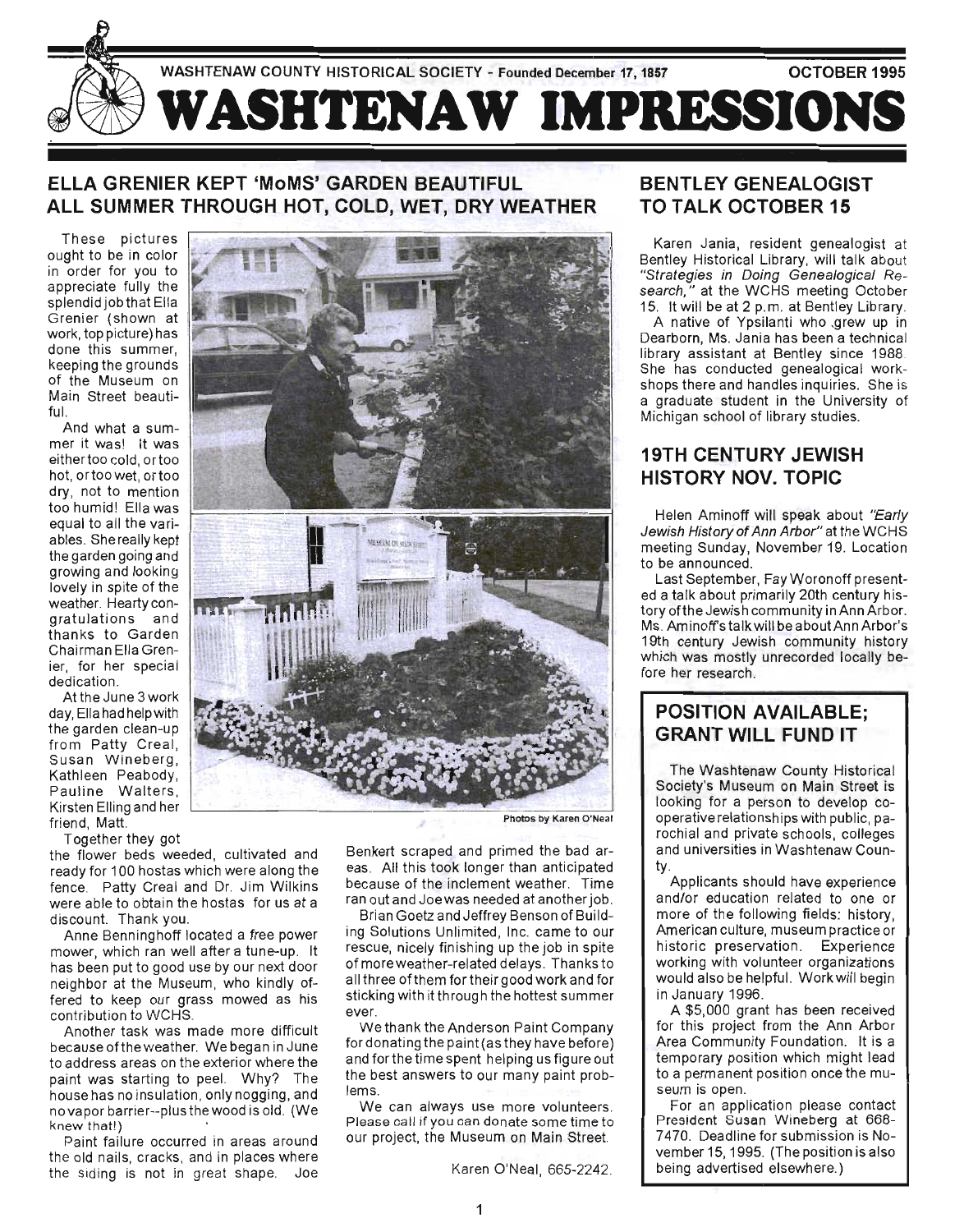# **STREET CARS, INTERURBANS USED TO BE THE WAY TO GO**

The era of electric street cars in Ann Arbor started September 30, 1890 and continued until 1929 according to Dr. H. Mark Hildebrandt, founder of the Ann Arbor Train and Trolley Watchers.

Dr. Hildebrandt presented slides of his collection of pictures and souvenirs of the street cars that traversed city streets and the interurbans that paralleled country roads to the September WCHS audience.

A native of Ann Arbor, hewas born in St. Joseph Sanatorium a few months after the Ann Arbor local street cars were abandoned.

His life-long interest in trains and trolleys began in fifth grade. In the 1950s he founded the Ann Arbor Train and Trolley Watchers.

He started his slide show with a 1907 map of Ann Arbor that showed local street car lines (dotted) and interurban (solid). He had found the maps in the back room at the former Overbeck's book store on South University.

Here is the text of his lecture:

"The interurban line went up Packard and Main. It originally stopped on Main. Then, when they built further west, it went out Huron Street and Jackson Road.

"The in-town line originally started atthe Michigan Central Railroad Station (Gandy Dancer Restaurant today), went up Detroit Street, down Main, up William, then looped around campus--down State Street, up Monroe and East University, jogged over to Hill Street, around the corner behind the painted rock on Washtenaw, back up North University and back down William to Main.

"Later on they built an extension down Lincoln to the car barns across from the fairgrounds (Burns Park) and later a connection to Packard was made.

"A number of things on the map have changed. We live on Cambridge Road which was called Israel Avenue on the 1907 map. That was named for one of the relatives of the Baldwins of Baldwin's Addition, I think.

"There are various other interesting names-I notice Edwin Street down here, a Philip, a Brown and another Lincoln.

"But that's incidental. Let's get on a street car."

He showed a picture of the first Ann Arbor street car "operating in 1890 soon after electric traction was developed."

"Before electric street cars there were horse cars and then cable cars."

"Not just in San Francisco, but Chicago, New York and various other cities had cable cars. They could have a central power station and run cables out and back and the cars were hooked on the cables.

"Between 1880 and 1890, electric traction with an overhead trolley wire was developed and rapidly supplanted the cable lines and horse cars .

"So Ann Arbor got into the business in 1890 with these little cars. This picture is



Street car of the Detroit, Ypsilanti and Ann Arbor Electric Railway at Main & Huron. Old Courthouse in background, Fanners' & Mechanics' Bank, right.

from a glass plate, damaged with time, found by Sam Sturgis when he was doing his collection.

"These cars, I think, ran on the circuit I showed you. You can see "University' and 'Main Street' on it.

"In 1894 the first car barn, which was on Detroit Street about opposite Treasure Mart, burned down. The fire destroyed all but one of those cars so they were out of service for several years until they got new cars."

He showed a picture of an operator (or motorman) on an open platform with one hand on the brake--a large handle--and one hand on the controller. The conductor was inside to collect the fares .

An open car was shown at Main and Washington. "I don't know how many open cars they had but at least one. On an open car the conductor would run up and down the running board on the side of the car to collect fares because the cars had cross benches. There was no center aisle."

"The open cars were very popular for summertime travel or outings on a hot summer night. Before air conditioning you could get on the trolley and cool off.

"Most urban street car lines had open cars. They were called Narragansett cars , named after Narragansett Bay, in the east."

He contrasted older street scenes of street cars with recent street scenes.

Aclosed car coming down South Main in 1905 was contrasted with a recent view in which they are "taking the facade off the former Kline's Department Store building, exposing the nice details on the building."

He showed pictures of street cars out at the later fairgrounds on Jackson (now Veteran's Park).

Someone asked if the grill on the front of the street car was a cow catcher.

"No, that was a 'people catcher' or fender because these cars were heavy and had not very effective brakes. If you ever tried to driveyour car with a hand brake as a stopper, that would be about the effectiveness ofthe brake on a street car.

"If you want to stop at a corner you would have to start leaning on that big handle I showed you to get the wheels slowed down enough to stop at the corner.

"So, if you drive your car 25 miles an Street car photos courtesy of Dr. Hildebrandt hour and stop at the corner with a hand brake, that's about how it was. They couldn't stop very fast.

> "So people and horses sometimes did get in the way. They evolved the fender on the front of spring steel. First it would trip them, then they would fall into the basket."

> He showed a ticket for the Ann Arbor-Ypsilanti service that Professor Waite's wife found when she was cleaning out her things.

A picture, from Stephenson's Ann Arbor, The First Hundred Years, showed the local street cars on their last day of operation, January 31,1925. A banner on the side read, "Good bye Folks, the Scrap Heap for Me."

"Buses took over. This was so-called modernizing transportation. The buses had more and more trouble as time went on. The passengers per year plummeted when they started putting buses in.

"Perhaps there were various reasons, either because people didn't like the buses or they couldn't tell where they were because they changed the routes all the time. You knew where you were on a street car- -there were tracks running down the street.

"In any case, bus service started out very enthusiastically but they kept cutting lines because the people weren't using them."

He showed the trolley tracks going down the middle of Washtenaw Avenue near Hill Street and the painted boulder. "Now, not only the rock gets painted but also the nearby stone pillars of Zeta Tau Alpha Sorority House."

"While we in the neighborhood kind of object to the graffiti rock, it really doesn't do much good. It's now a tradition and we just have to permit the painting to happen."

A 1919 street car painting by Leon Makielski, local American Impressionist painter, now hangs in Dr. Hildebrandt's home.

The artist and a fellow Apostle's Club member, Harley Bartlet were sitting on the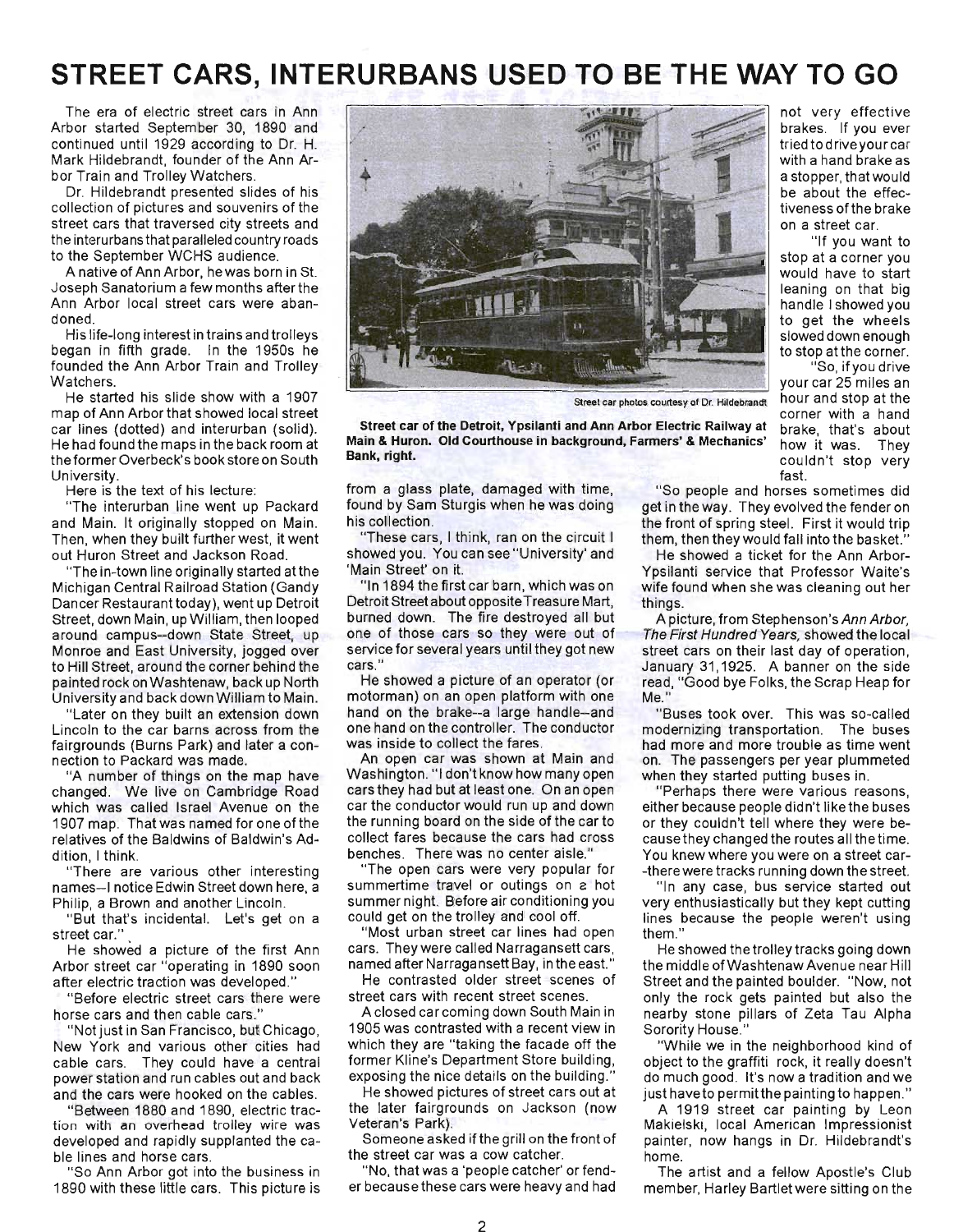curb by the present Municipal Marketwhen this trolley just came around the corner from Ann Street down Detroit Street.

"If you look at the bricks in the street on Detroit Street you can see where the street car tracks had been, down the middle of the street. .

The old Courthouse tower was in the background ofthe painting. He pointed out where Argiero's Restaurant is today and the then White Swan Laundry Building where the Ann Arbor Observer is today.

On a concrete walk on Wells Street at Lincoln, across from Burns Park School was one of the last remaining vestiges of the street car line. In the sidewalk were the letters "DURY" (for Detroit United Railway) from when a car barn was on that corner. It has now been repaved.

"If you drive through the neighborhood, you will notice 1930s houses across from the school, not 1915-20 styles like others in the neighborhood, because the car barn was there.

"That car barn burned January 2, 1925, a few days before they discontinued the service at the end of the month.

"The interurbans, of course, were the electric railways that connected one town with another.

"Many interurbans started out in the 1890s. A lot were built from 1895-1910. People lost lots of money in these lines because they cost a lotto build. Once they \_ got operating they covered their operating costs but never repaid their investors."

He showed a state historic marker about the interurbans that stands on Michigan Avenue in Ypsilanti near the Huron Valley Christian School {21 1 East Michigan}.

"The Michigan interurbans extended all the way from Muskegon and Holland to Grand Rapids, Kalamazoo, Battle Creek, Jackson, up from Jackson to Lansing, St. John's, over to Owosso.

"There were lines from Detroitto Chelsea, Ann Arbor, Saline, Northville, Saginaw and Bay City and another line to Toledo, up to Port Huron. There were also lines to Benton Harbor and St. Joseph to Niles and South Bend."

He showed a DUR publicity map. "Detroit United Railway was a combination or unification of the interurban lines out of Detroit including Port Huron, Flint, a line through Ann Arbor to Jackson and they also controlled lines in Ontario including a line to Leamington on Lake Erie."

"The Detroit to Wayne, Ypsilanti, Ann Arbor, Chelsea and Jackson linewas called the Detroit, Jackson and Chicago but it didn't really go to Chicago.

"If you had a mind to, you could ride the interurban to Kalamazoo. Beyond Kalamazoo there was a steam line called the Kalamazoo, Lakeshore and Chicago which was to connect at Benton Harbor. There you could get a boat to Chicago.

"The first interurban in Michigan was the Ypsilanti-Ann Arbor run. This was set in operation January 9,1891.

"Junius Beal, a prominent Ann Arborite



Negative by Arant, print Sam Sturgis, Michigan Historical Collections.

Inthe early years after First street car in Ann Arbor, 1892 or '93, at State and North University. the railroad was built



University's electric locomotive which used to haul coal up from the Michigan Central to the Powerhouse on Huron. Fuller Avenue bridge in background. "Most inter-ur-<br>"Most inter-ur-

and Regent of the University of Michigan, was one of the financiers along with Frank Glazier and Glover. Beal's home was on Fifth Avenue where the Ann Arbor Public Library is now.

"Beal was an ardent bicyclist. He and his friends would go to Europe and bicycle around Europe. In Europe there were quite a few steam dummy lines with a little steam engine covered up to look like a street car so they wouldn't scare the horses. They would go along the roads out of major cities to the suburbs. They were called steam dummy lines or tramways.

"I'm guessing but I think he probably came back from Europe and decided to build one between Ypsilanti and the Ann Arbor Street Railway. The AASRwy was running electric street cars in town but the interurban to Ypsilanti ran with a little steam engine until 1896 when they electrified the line.

"The interurban ran from downtown Ypsilanti at Washington and Michigan, out Cross Street and Packard to the edge of Ann Arbor which was Brooklyn Street at that time. Then passengers transferred to a city street car on Packard.

"We're not sure where this car came from but it may well have been a steam line car put on electric tracks and a trolley put on to connect to electricity. It sure looks like a post-Civil War steam railway coach. Most of the time they ran single cars from

Ypsilanti.

"Beal wrote a fascinating recollection of the building of the Ypsilanti-Ann Arbor line in about 1907. It's in one ofthe Michigan Pioneer and Historical Collections volumes."

" The street car lines were in competition with the Michigan Central Railroad passenger service but at that time the railroad was not stopping between Ypsilanti and Ann Arbor. (1830s,' 40s, '50s) th ey did stop at Geddes and other places along the line.

"The interurban was a welcome service because the only alternative was a horse drawn vehicle and the cars were much faster. Also the cars provided all Photo by H.M. Hildebrandt year service. Often in spring break-up wagons would be mired in the mud.

ban service was local They tried to sell through service to Kalamazoo but, if you were headed from Detroit to Kalamazoo you would take the Michigan Central.

"If you were going from Detroit to Saline you would have to take the interurban. They stopped at any cross roads.

"If you wanted to board a car at night you would light a newspaper on fire to signal the motorman who would give one hoot of his horn to say he was going to stop.

"About 1898 they extended the line from Ypsilanti into Detroit and then it was the Detroit, Ypsilanti and Ann Arbor Electric Railway. By this time they had increased the numbers from 10 to 11 on the car.

The corner of Main and Huron was the end of the line. Local street cars used this track as well."

In an old picture of that corner the old Courthouse and the old Farmer's and Mechanic's Bank before it was modernized could be seen.

In a recent picture a stretch limousine was in the foreground and the new Courthouse in the background.

"Once they built the new Courthouse around the old rather proud Victorian building, they took the old one down for a parking lot. That's what modernization is called--take it down for a parking lot.

"The old Courthouse had wonderful treed grounds around it and on the corner was a granite statue of a Civil War veteran which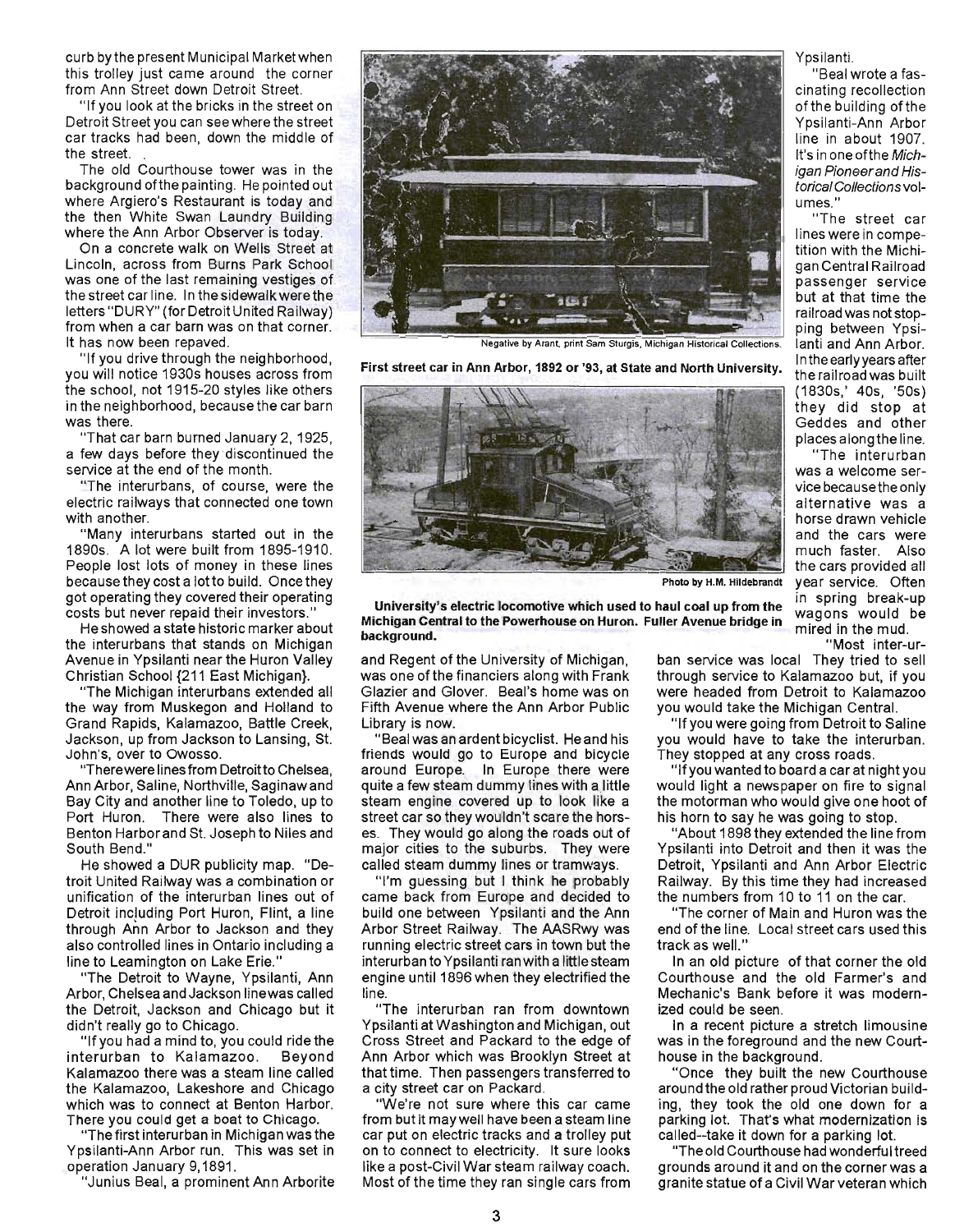you will find now in Forest Hill Cemetery.

"There was a huge tower on the old Courthouse with a clock that rang before they took the tower off. The clock had kind of a tinny bell, not like Burton Tower which has a real gong. It sounded like a bunch of farm bells.

"The interurbans could go 40, 50, perhaps 60 miles an hour. Therewas an Ohio interurban that bought some new cars about 1929.

"As part of their publicity they had an airplane and an interurban making a race down the line to show the high speed of Red Devil interurban cars, but traveling 60 miles per hour on a singletrack linewith no crossing gates gets a little bit scary."

"The Toledo, Ann Arbor and North Michigan Railroad crosses Ann Arborfrom south to north at grade, going down Allen Creek valley. When the interurban wanted to cross it, the Ann Arbor Railroad said no way

"That was very common between steam railroads and electric interurbans. Steam railroads saw interurbans as competition, siphoning off their traffic. Often interurbans had to tunnel under or build a trestle over steam lines.

"The Ann Arbor Railroad kept putting up barriers so the interurban line went to court and finally got their tracks across. Then they could run service to Jackson. The line to Jackson was built across the railroad tracks at the bottom of the dip on Huron Street."

A receipt for cash fare he showed was punched August 22. He wasn't sure what year. The person paid one dime and five cents and went from milepost 1 to 15 so he went out to about Wayne from Detroit.

"The Detroit United Lines took over the electric lines of the Detroit area including Detroit local lines. One of their advertisements said, 'Avoid traffic congestion and parking problems.' Sounds familiar."

The ad also suggested asking conductors and agents for information on excursion rates.

He showed a timetable for the Detroit, Jackson and Chicago Railway. When the DUR took over the Detroit, Ypsilanti, Ann Arbor and Jackson Railway they changed the name to Detroit, Jackson and Chicago Railway (D J & C).

He showed another fare receipt for a trip from Ann Arbor to Ypsilanti for 15 cents. From a 1927 interurban timetable, he found that the time from Ypsilanti to Ann Arbor was 27 minutes while a 1974 bus that left Ypsilanti at 3:45 with a flag stop at Pittsfield Village took 25 minutes to get to Ann Arbor. It wasn't really any faster.

"The OUR was running cars modeled after steam railway cars, not those little ones that you saw before. Later they got fancier cars with clerestory windows and cathedral glass in the upper sashes.

"These cars were operated through to Kalamazoo on the Michigan United Lines, a 'third rail' line. There was no overhead wire; they picked up their electric current



Ann Arbor Street Railway with motorman and conductor.

from an energized third rail."

An old downtown Ypsilanti scene showed a Detroit to Jackson interurban car tuming off Michigan Avenue (then called Congress Street) onto Washington Street and the Saline shuttle, which went out Michigan Avenue to Saline.

The Ypsilanti car barn was on Michigan Avenue just east ofthe Huron River bridge. After the car barn was abandoned it was turned into a Wrigley grocery store. They took it down about 1974.

He showed a picture of some car barn workers in front of an interurban car. You could see the fender on the front ofthe car.

"They called the Saline shuttle 'Maude.'

## **BLIND CURVE SPELLS DISASTER**

"Right behind the Chelsea Methodist Home there was a curve on the interurban track where they had a disastrous accident in 1917.

"An interurban car was coming east from Fort Custer in Battle Creek, loaded with soldiers and others. A car going west had left the Chelsea station, thinking the track was clear, but this was the second section that they were supposed to wait for. The cars collided at the curve where they couldn't see the oncoming interurban car on the track ahead.

"A number of people were killed including the father of Eck Stanger, who was the longtime photographer for The Ann Arbor News. Eck's father was a friend of my father's for many years.

"Eck Stanger's father was the author of a couple of books. One starts out at the interurban station in Detroit in the rain.

"Nobody ever got pictures of the Chelsea wreck. The cars were such a mess that by morning they had shoveled up all the pieces and hauled them away. All we have are extensive newspaper reports."

Maude's Restaurant doesn't know they could have interurban pictures up around their place like the Gandy Dancer has train pictures."

Someone in the audience asked if he had suggested it. "I only thought of it just now," he answered.

He showed a fellow with a switching iron turning a switch. "A switching iron is a pieceofironwith one flat end and a ring at the other end.

hangs up in front in the motorman's cab."

"The Saline car came in Michigan Avenue, backed into Washington on a 'Y'. Then the motorman had to turn the switch with the switch iron to go out again on Michigan.

"The interurbans operated along the side of the road. The road was usually dirt or mud so the steel rail was an advantage until they paved the road."

He showed an interurban east of Saline and a winter picture of an interurban snow plow. A photo showed the substation in Saline which was east of Ann Arbor Road. There was a SUb-station every five miles. The purpose of the substation was to convert the 3,300 volt alternating current to 600 volt direct current."

"Here is a photo ofthe interurban station in Ann Arbor which was on the site of the .. present bus station. The signal in front indicates that the conductor had to pick up train orders showing where and when to pull into a siding to permit a car coming from the other direction to pass.

"If you have cars going every hour, you are going to pass a car every half hour. They had to pull into a siding at regular intervals. That was done by train order or timetable. If they didn't make a siding, there was trouble."

He showed a fare receipt punched from Ann Arbor to Ann Arbor. "The rider must have gotten on out Packard and gone downtown. The interurbans didn't usually pick up local traffic in town-they let the local cars do that."

"The local cars were double ended. At the end of the line the conductor pulled down the trolley pole off the wire, walked it around to the other end and put it up to the wire going the other way. They would remove the headlight too and put it on the other end. It was a low cost operation."

Two operators in uniform were shown on a postcard made by White Postcard Companywhich was on the second floor across the street from the Courthouse on Huron Street.

"You could tell which was the motorman and which the conductor if you could read the buttons. The operator wore blue serge uniforms just like the men of the regular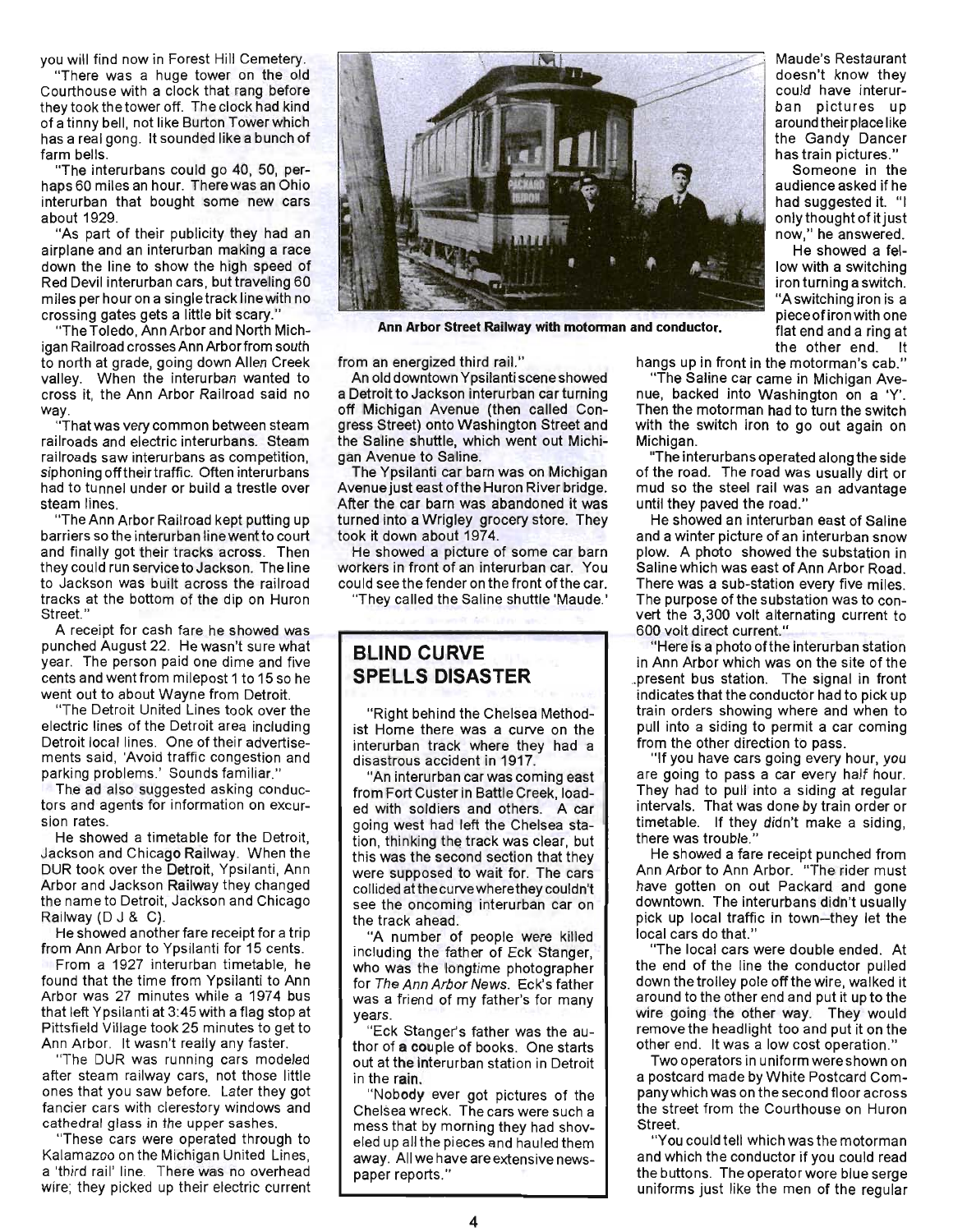railroads' passenger trains."

As a comparison he showed a Penn Central conductor in his blue serge uniform with a lot of hash stripes on his arm.

He showed a Penn Central commuter car at the Ann Arbor stationthatwent out from a diesel car, not elec-



Detroit to Ann Arbor Saline Substation, Main Street, looking east. The interurbans had to betion to Amritation have electric transformer stations every five miles.<br>for many years. "It's

tric, but it is analogous to interurbans because it is a single car, self-propelled."

Someone in the audience said the diesel cars had a variation of hydramatic drive. The power went into the wheels through a transmission.

He showed pictures of the present bus station. "The buses now turn off Huron on Ashley and come in through the back instead of backing in as the interurban cars did." One picture of the interurban station had a roller skating rink just west of it at Huron and Ashley.

An interurban station and substation still exists in Lima Center on old Jackson Road.

"You'll still see holes in the tower where the power lines came out. Inside was a rotary converter to convert 3,300 voltAC to 600 volt DC. The waiting room was in the front of the building.

"I think this is the only substation left. There is a building on Fuller that looks like this but it was a Detroit Edison substation not related to the interurban.

"This is a picture of a little waiting station east of Saline that's not there now. There was also a similarwaiting building at Packard and Platt Roads that was used as EastAnn Arbor City Hall."

A picture of the interurban right of way south of the Michigan Central tracks west of Chelsea had the Jiffy Mix elevators in the background.

He showed a slide of the interurban right-of-way east of Chelsea which you can see if you take Amtrak to Jackson. He also showed a view of the old Michigan Central Station at Francisco which showed the interurban station in the rear.

"The interurbans did run freight-it wasn't their big source of income for the most part. There were express freight connections all over the Midwest because the Michigan lines connected to interurban lines in Ohio and Indiana.

"They ran some freight cars through town after midnight after the passenger cars stopped running."

On the night of August 5, 1927 in Ann Arbor "everybody was in bed except Mr. Maulbetsch who used to work at Ann Arbor Bank. He had a house on Jackson Avenue. He said he remembered that night

because he was up with his baby."

"He heard the express cars going up the hill, then he heard them rumbling back down the hill.

"The motorized lead car wasn't powerful enough to take all four cars up so they left two at the bottom. They went back and got the two and brought them up to the top up at the Fairgrounds (now Veteran's Park).

"As they were coupling them back together, they got away. These four express cars rolled down Jackson and down Huron, faster and faster. They got to the corner of Main by the Farmers' and Mechanics' Bank.

"They were probably going at least 60 miles an hour even though they had gone down under the Ann Arbor Railroad bridge and up toward Main Street they were still going fast enough to jump the track and demolish the bank building."

He showed the reconstructed bank. "They built a very nice building with limestone pilasters but later that somehow didn't meet the needs of the Ann Arbor Bank (First of America) and they put all this marble over it."

He showed a picture of a head-on collision of two interurban cars. "I can'ttell you who or how many were hurt but riding transportation at the time was dangerous and, of course, the more primitive the line, the more dangerous it was."

"Some may remember two interurban cars sitting in a grove of trees out on Pontiac Trail near Romanoff's Restaurant. They were Detroit United steel cars. The traction museum people from Mt. Clemens came in with a crane, lifted them out, put them on a trailer and hauled them away. I don't know how much restoration they have done on them.

"There is an interurban grade on the south side of Dexter Road which is now pretty well obliterated by regrading."

"How many of you remember the other electric line in Ann Arbor-the University Power Plant spur? It went from the powerhouse by the two big smoke stacks from Huron and Forest down to the Michigan Central Railroad behind the hospital.

"The line was built by the University to get coal to the powerhouse. They didn't have just one overhead line, they had two, and the locomotive didn't just have a trolley pole but had these two large current collectors (pans).

"There was also a third rail for use at switches and another third rail pick-up on the side of the powerhouse so when they were going along the powerhouse that clam-shell bucket that was digging up the coal and dropping it into the powerhouse wouldn't foul the wires on the way up."

"Someone asked about the abutments on Platt Road for the Toledo, Ann Arbor and Jackson Railway, an interurban line being built from Toledo to Petersburg to Dundee to Ann Arbor during the 1907-12 period.

"That was toward the end of the interurban expansion era. They never got it electrified. They did run steam-drawn trains up to Petersburg from Toledo and for many years that branch was part of the Detroit, Toledo and Ironton ( $DT$  & I). It was finally taken up in the 1960s.

"The line never got to Ann Arbor. However, the line was partially graded. If you drive down Platt Road south of the state hospital and Willis road toward Milan you will see abutments for bridges on the east side that were going to be on that interurban line.

"The Ann Arbor Railroad, which ran from Toledo to Ann Arbor and up to Frankfort, didn't like the idea of another line very much and decided to do them one better. They got these self-propelled cars which would stop at any crossing just like the interurbans.

"These streamlined, needle nosed cars were designed for branch line service by Mr. McKean who worked for the Union Pacific Railroad. They had a gasoline engine. Most of them had round windows but those on the Ann Arbor Railroad had regular square windows.

"This is the future," Dr. Hildebrandt said as he showed a picture of a modern trolley car. It almost looked as if it said 'AATA' (Ann Arbor Transportation Authority) across the front.

" Mike Bolton, former manager of AATA who is now down in Atlanta as manager of rapid transit and urban transportation, proposed running electric light rail cars like it from Domino's Farm through North Campus, past the hospital, across campus, down Washington, out the Ann Arbor Railroad tracks to Briarwood and Saline.

"It's a great idea and the car [shown] could have been one ofthe cars on it. This actually was in Baltimore and that's 'MTA' on the front.

"Baltimore has built a new trolley from the north side of Baltimore through town, pastthestadium, down toward international airport and toward Annapolis along the old Baltimore and Annapolis interurban line.

"These are running very successfully and there are several other towns in the country such as San Diego, Portland and Buffalo that have built new trolley lines."